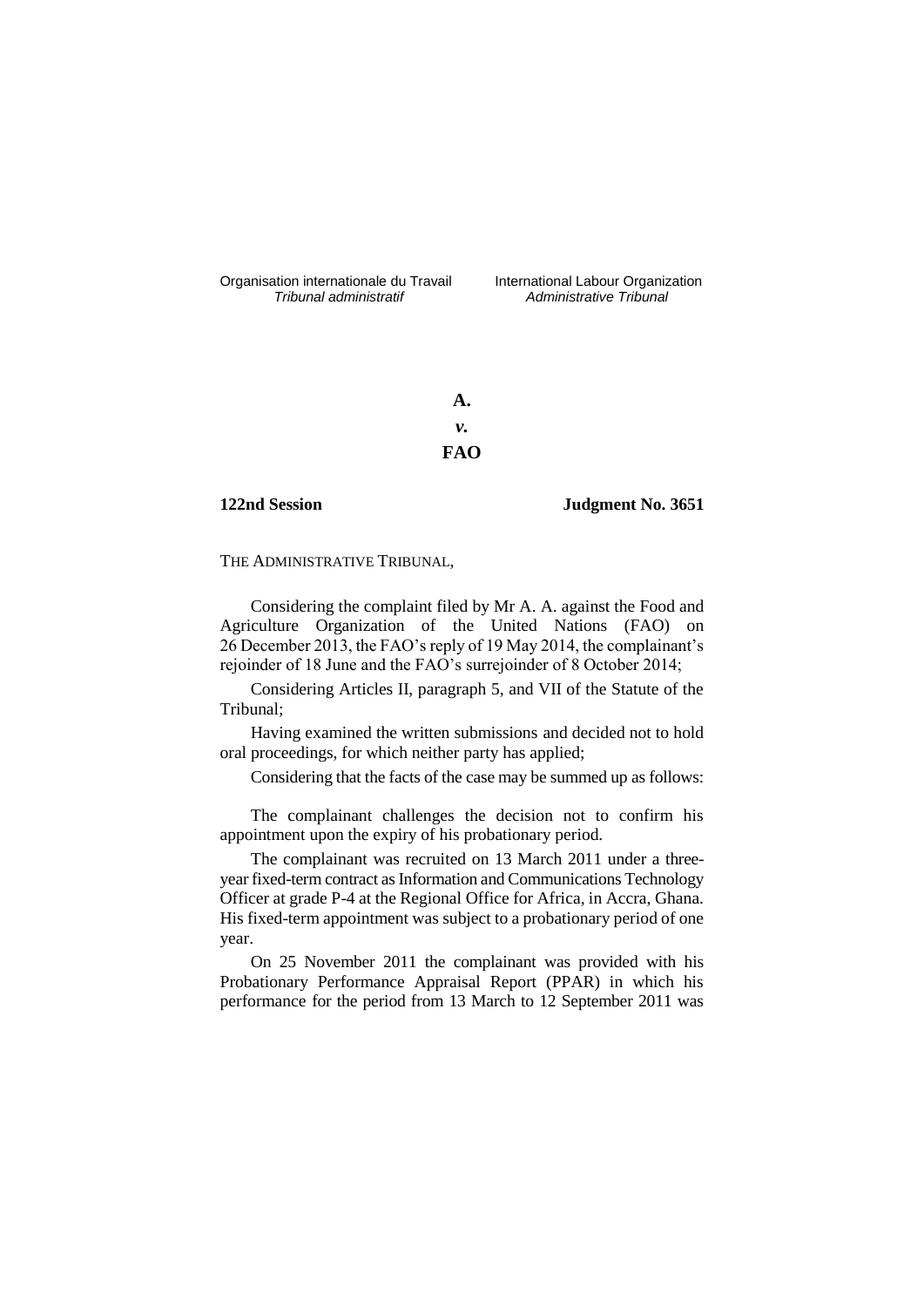rated as "not satisfactory". His conduct was presented as being detrimental to the work of the Regional Office for Africa. On the next day the complainant provided his observations on the PPAR and objected to the assessment of his performance.

On 20 January 2012 the PPAR covering the complainant's performance for the period 13 September to 12 December 2011 was completed. His performance was rated as "not satisfactory" and the PPAR included a recommendation from his immediate supervisor not to confirm the complainant's appointment. The complainant disagreed with the review and alleged that it was unfair and biased.

By memorandum of 31 January 2012 the complainant's secondlevel supervisor, the Director of the Information Technology Division (CIO), informed the complainant that he would recommend not to confirm his appointment. The recommendation was based on the complainant's failure to have satisfactorily completed his probationary period pursuant to paragraph 305.5.241 of the FAO Administrative Manual. The complainant provided his comments on 6 February.

By a memorandum of 8 March 2012 the Director of the Human Resources Management Division (CSH) informed the complainant that his appointment would not be confirmed upon the expiry of his oneyear probationary period on 12 March 2012. He would be separated from the Organization as of that date. The decision was taken on the ground that the complainant's performance did not meet expected standards, including his failure to uphold the standards of conduct expected of an international civil servant.

By an email dated 8 June 2012 the complainant lodged an appeal with the Director-General against the decision not to confirm his appointment, attaching a letter dated 5 June 2012. By a letter dated 6 August the complainant was informed that his appeal had not been lodged within the established time limit of 90 days from the date of receipt of the decision challenged and that it was, therefore, timebarred. The appeal was also dismissed on the ground that it was without merit.

On 5 October 2012 the complainant lodged an appeal with the Appeals Committee. In its report dated 2 August 2013, the Appeals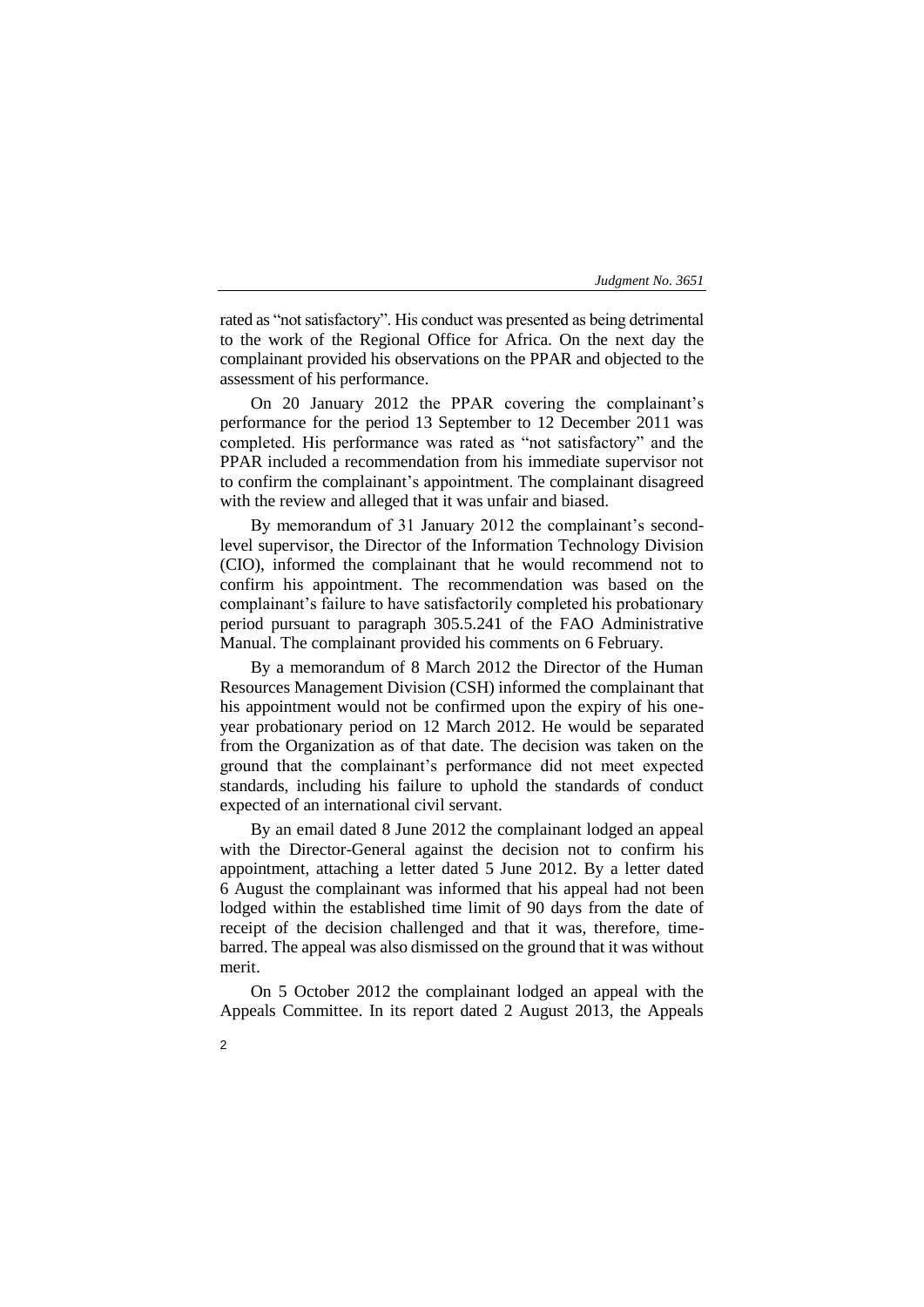Committee recommended dismissing his appeal as time-barred. By a decision of 27 September 2013 the Director-General followed the Appeals Committee's recommendation. That is the decision impugned.

The complainant asks the Tribunal to award him compensation for the psychological, material and moral damage he suffered.

In its reply the FAO asks the Tribunal to reject the complaint as irreceivable on the grounds that the complainant's appeal was timebarred and that he has not put forward any valid reason justifying his failure to comply with the prescribed time limit for appealing an administrative decision. Subsidiarily, it asks the Tribunal to dismiss his complaint as entirely unfounded.

# CONSIDERATIONS

1. The complainant was appointed as Information and Communications Technology Officer at the FAO's Regional Office for Africa in Accra, Ghana, on 13 March 2011. His appointment was subject to a one-year probationary period. When that period ended on 12 March 2012, however, his appointment was not confirmed and he was separated from the FAO.

In a memorandum dated 31 January 2012 the Director of CIO, his second-level supervisor, informed the complainant that he did not intend to recommend his confirmation and would recommend that he be separated from the FAO with effect from 12 March 2012 because of poor performance and unsatisfactory conduct. Manual Paragraph 305.5.241 states that:

"Confirmation of the appointment of staff members […] is dependent upon satisfactory completion of their probationary period including such elements as (i) satisfactory performance of the duties and responsibilities assigned to them, and (ii) satisfactory conduct and suitability for the International Civil Service."

2. In his response dated 6 February 2012 the complainant expressed objection to the proposed actions and set out his achievements over the period. However, by memorandum dated 8 March 2012, the Director of CSH informed him of his decision to follow the complainant's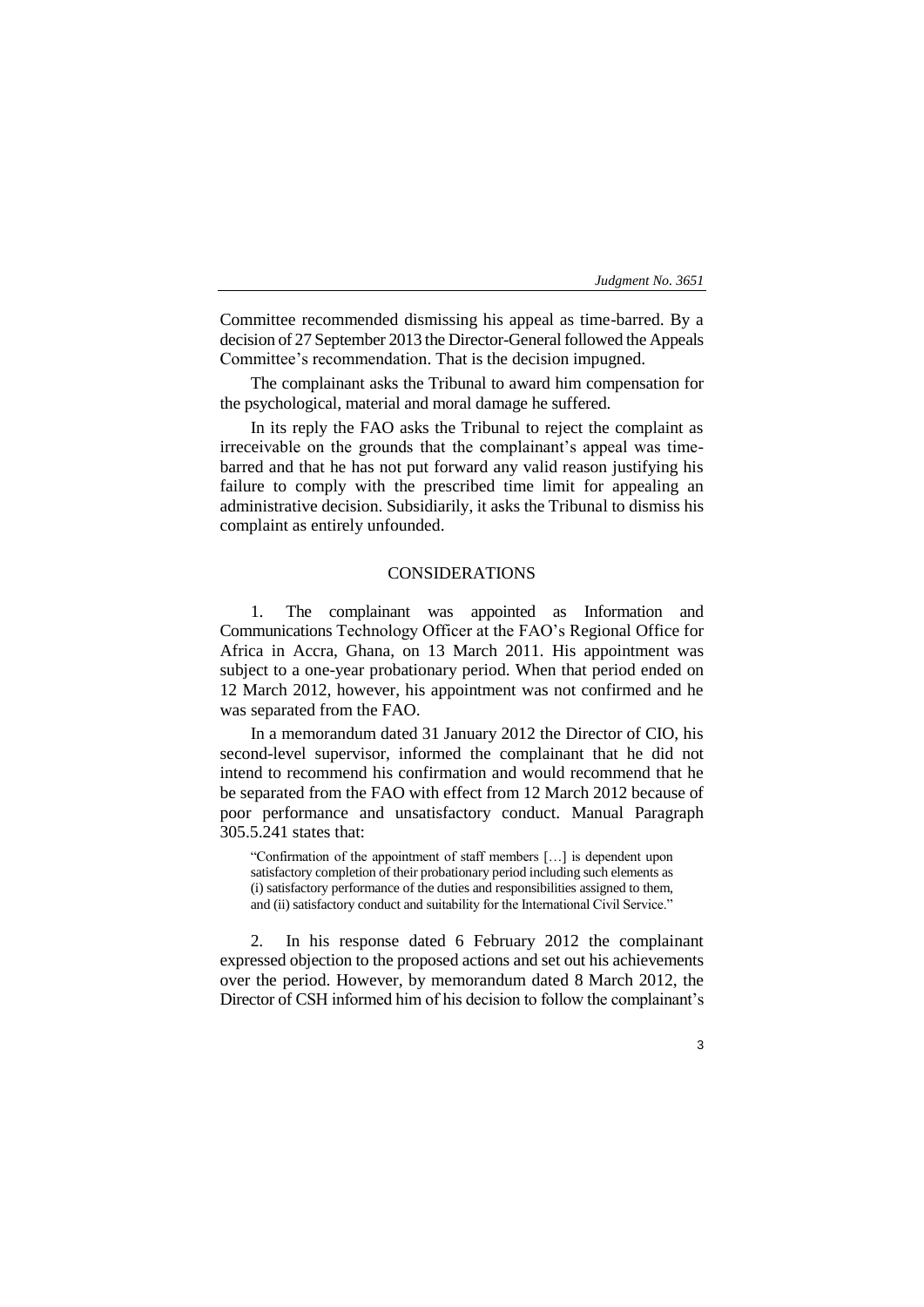second-level supervisor's recommendation not to confirm his appointment and to separate him from service with the FAO at the end of his probationary period pursuant to Staff Regulation 301.9.13 and Manual paragraph 305.5.244, and, additionally, to pay him one month's salary and allowances in lieu of notice, pursuant to Manual paragraph 314.4.3. Among other things, the Director of CSH noted the statement in the memorandum of 31 January 2012 that the complainant's conduct was "detrimental to the CIO presence in the field, and more broadly to the work of the Regional Office for Africa in efficiently assisting 47 countries". This is the decision against which the complainant appealed to the Director-General. However, by reply dated 6 August 2012, he was informed that the appeal was rejected because it was irreceivable as it was lodged out of time and that it was also unmeritorious. On his further appeal, the Appeals Committee recommended that the appeal be dismissed in its entirety as it was time-barred and accordingly irreceivable. The Director-General accepted that recommendation in the decision of 27 September 2013, which the complainant impugns before the Tribunal.

3. The FAO raises receivability as a threshold issue, insisting that the complainant's appeal to the Director-General against the decision that was contained in the memorandum of 8 March 2012 was out of time. It is observed that although the letter of appeal was dated 5 June 2012, it was despatched by the complainant to the Director of CIO by email on 8 June 2012. Staff Rule 303.1.311, which is under the rubric "Appeal to the Director-General", states as follows:

"Staff members who wish to lodge an appeal regarding a grievance arising out of disciplinary action or arising out of an administrative decision which they allege to be in conflict, either in substance or in form, with the terms of their appointment or with any pertinent Staff Regulation, Staff Rule or administrative directive, shall state their case in a letter to the Director-General, through their head of department or office. The letter shall be despatched within 90 days from the date of receipt of the decision impugned. [...]"

The FAO points out that the complainant stated, in his letter of appeal to the Director-General, that the decision contained in the memorandum of 8 March 2012 was communicated to him on the same date. Consequently, his appeal should have been despatched to the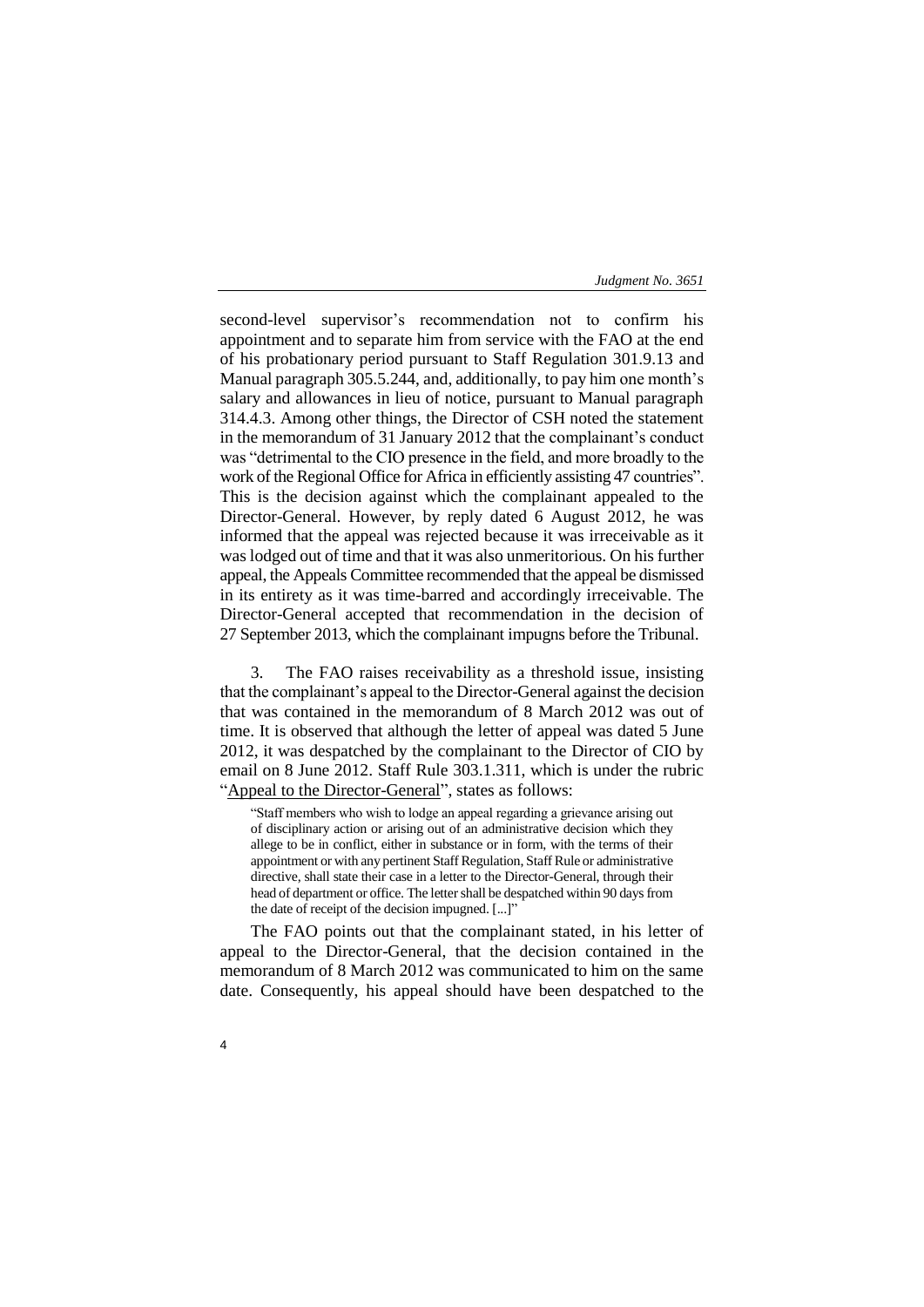| Judgment No. 3651 |  |
|-------------------|--|
|-------------------|--|

Director-General by 6 June 2012. His appeal to the Director-General was therefore two days out of time when he despatched it on 8 June 2012.

The complainant, on the other hand, insists that his appeal was lodged within the required time limit as, in addition to transmitting it by email on 8 June 2012, he had also despatched it by regular mail on 5 June 2012. However, he has adduced no evidence to prove that he had actually despatched it by regular mail on 5 June.

5. In Judgment 3311, considerations 5 and 6, the Tribunal reiterated that the time limits for internal appeal procedures serve the important purposes of ensuring that disputes are dealt with in a timely way and the rights of parties are known to be settled at a particular point of time. The Tribunal relevantly rationalized this approach in the following terms: time limits are an objective matter of fact and strict adherence to them is necessary, otherwise the efficacy of the whole system of administrative and judicial review of decisions potentially adversely affecting the staff of international organisations would be put at risk. Flexibility about time limits should not intrude into the Tribunal's decision-making even if it might be thought to be equitable or fair in a particular case to allow some flexibility. To do otherwise would "impair the necessary stability of the parties' legal relations" (see Judgment 2722, consideration 3). However, there are some exceptions to this general approach, which have been expressed in the Tribunal's case law.

Additionally, however, Manual paragraph 331.3.31 provides that the Appeals Committee may consider an appeal that has been filed out of time to be receivable if it finds that the failure to abide by the timelimit was for a reason that was outside of the complainant's control and the length of the delay in filing was reasonable in the circumstances of the case.

6. The complainant only states that his appeal was hampered because upon being separated from service, the FAO discontinued his email account and that this action delayed his preparation of the appeal. It is however noted that the FAO re-activated the complainant's account a week later for thirty days. As the Appeals Committee found, this